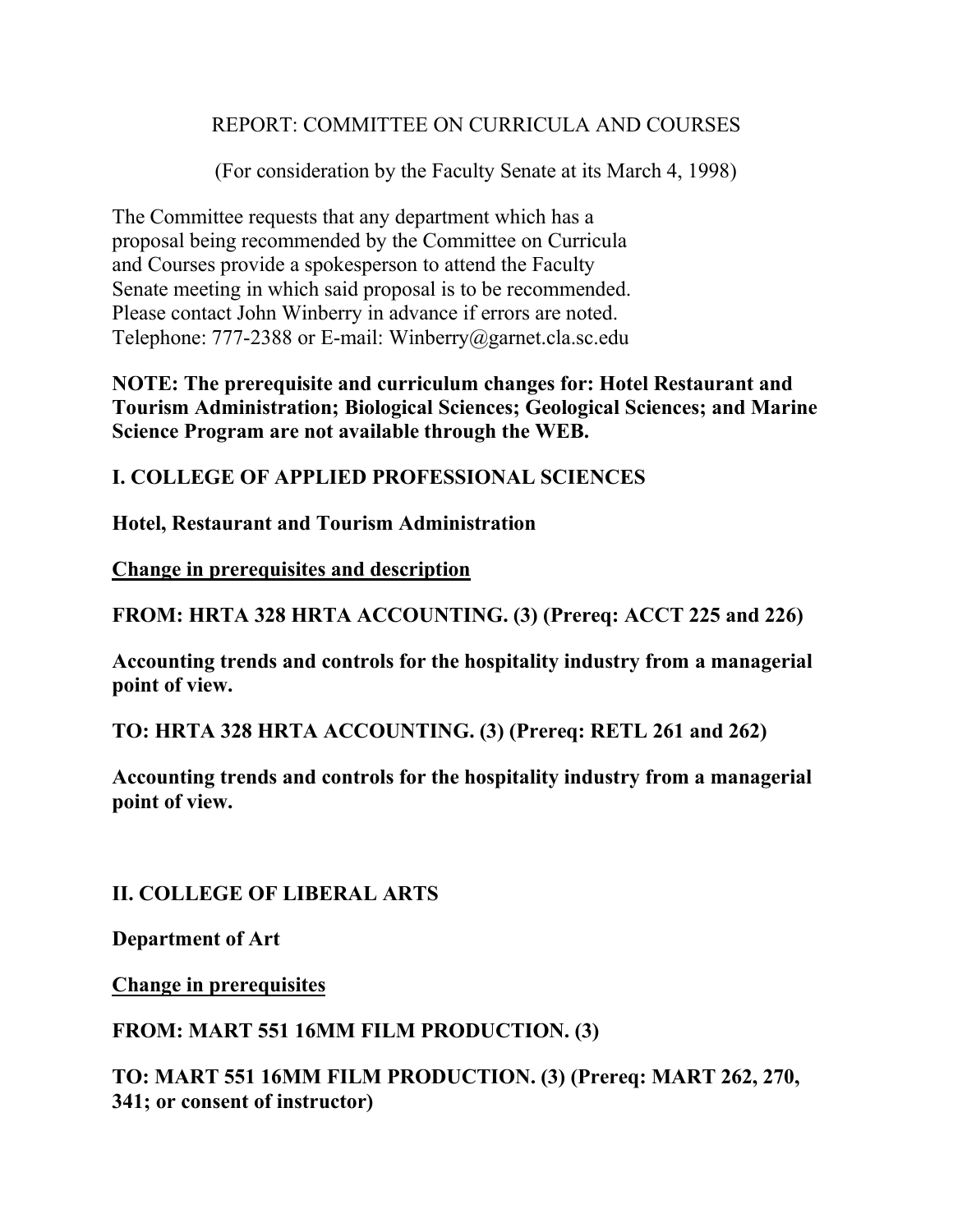# **III. COLLEGE OF SCIENCE AND MATHEMATICS**

**A. Department of Biological Sciences**

## **Changes in credit, prerequisites and description**

**FROM: BIOL 577 ECOLOGY OF CORAL REEFS. [=MSCI 577] (3) (Prereq: consent of instructor or BIOL 301 or MSCI 302) Principles of organization, structure, productivity, and biological diversity of coral reef ecosystems, with emphasis on their sensitivity and stability.**

**TO: BIOL 577 ECOLOGY OF CORAL REEFS. [=MSCI 577] (4) (Prereq: BIOL 301 or MSCI 311 or consent of instructor) Structure, productivity, and biodiversity of coral reefs, emphasizing their sensitivity, stability, and sustainability. Taught as an extended field experience with daily lectures and guided research activities.**

### **B. Marine Science Program**

### New courses

MSCI 111 EVOLUTION OF THE MARINE ENVIRONMENT. (4) (Prereq: marine science major or consent of instructor) Origin/evolution of the earth, seas and life over geologic time; fundamental processes of plate tectonics, evolution and genetics.

Three lecture and two laboratory hours per week. Scheduled field trips are required.

MSCI 112 PROCESSES IN THE MARINE ENVIRONMENT. (4) (Prereq: marine science major or consent of instructor) Study and analysis of interacting abiotic and biotic processes determining the nature and functioning of the marine environment. Three lecture and two laboratory hours per week. Scheduled field trips are required.

Change in number, credit, prerequisites and description

FROM: MSCI 301 PHYSICAL AND CHEMICAL OCEANOGRAPHY. (3) (Prereq:

MATH 142, CHEM 112, PHYS 211; prereq or coreq: MSCI 301L)

Properties of sea water, ocean circulation and mixing, waves, tides, biogeochemical cycles, estuaries, and air-sea interaction. Three lecture hours per week.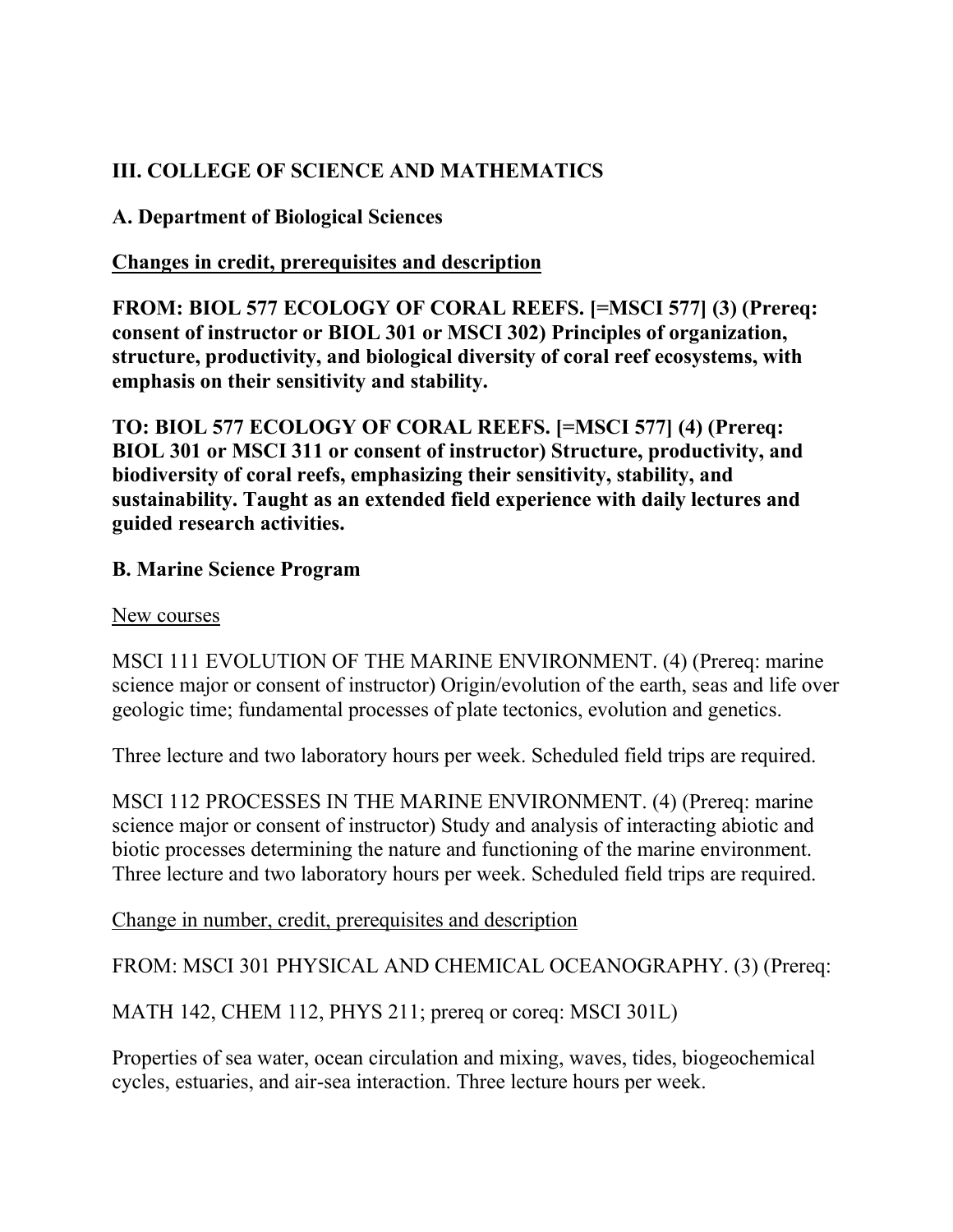TO: MSCI 312 PHYSICAL AND CHEMICAL OCEANOGRAPHY. (4) (Prereq: MSCI 112, MATH 142, CHEM 112, PHYS 211) Properties of seawater, mass balances, biogeochemical cycles, circulation, mixing, waves and tides, continental shelf processes, estuarine dynamics. Three lecture and three laboratory hours per week. Scheduled field trips are required.

FROM: MSCI 302 BIOLOGY OF MARINE ORGANISMS. (3) (Prereq: MSCI 102 or

BIOL 102; prereq or coreq: MSCI 302L) Fundamental biological concepts with an emphasis on adaptation to marine environments. Topics include energy capture, physiology, reproduction and behavior. Three lecture hours per week.

TO: MSCI 311 BIOLOGY OF MARINE ORGANISMS. (4) (Prereq: MSCI 112 or BIOL 112) Biological concepts emphasizing adaptation to marine environments.

Laboratory experiments emphasize principles and techniques of marine biological study. Three lecture and three laboratory hours per week.

Scheduled field trips are required.

Change in credit, prerequisites and description

FROM: MSCI 577 ECOLOGY OF CORAL REEFS. [=BIOL 577] (3) (Prereq: consent of instructor or BIOL 301 or MSCI 302) Principles of organization, structure, productivity, and biological diversity of coral reef eco- systems, with emphasis on their sensitivity and stability. Three lecture hours per week plus a two-week field experience on a Caribbean coral reef.

TO: MSCI 577 ECOLOGY OF CORAL REEFS. [=BIOL 577] (4) (Prereq:

BIOL 301 or MSCI 311 or consent of instructor) Structure, productivity, and biodiversity of coral reefs, emphasizing their sensitivity, stability, and sustainability. Taught as an extended field experience with daily lectures and guided research activities.

Change in credit, prerequisites and description

FROM: MSCI 585 COASTAL TROPICAL OCEANOGRAPHY. (3) (Prereq: MSCI 301 or consent of instructor) Descriptive oceanography of coastal tropical environments, emphasizing the physical oceanography of coral reefs. The course